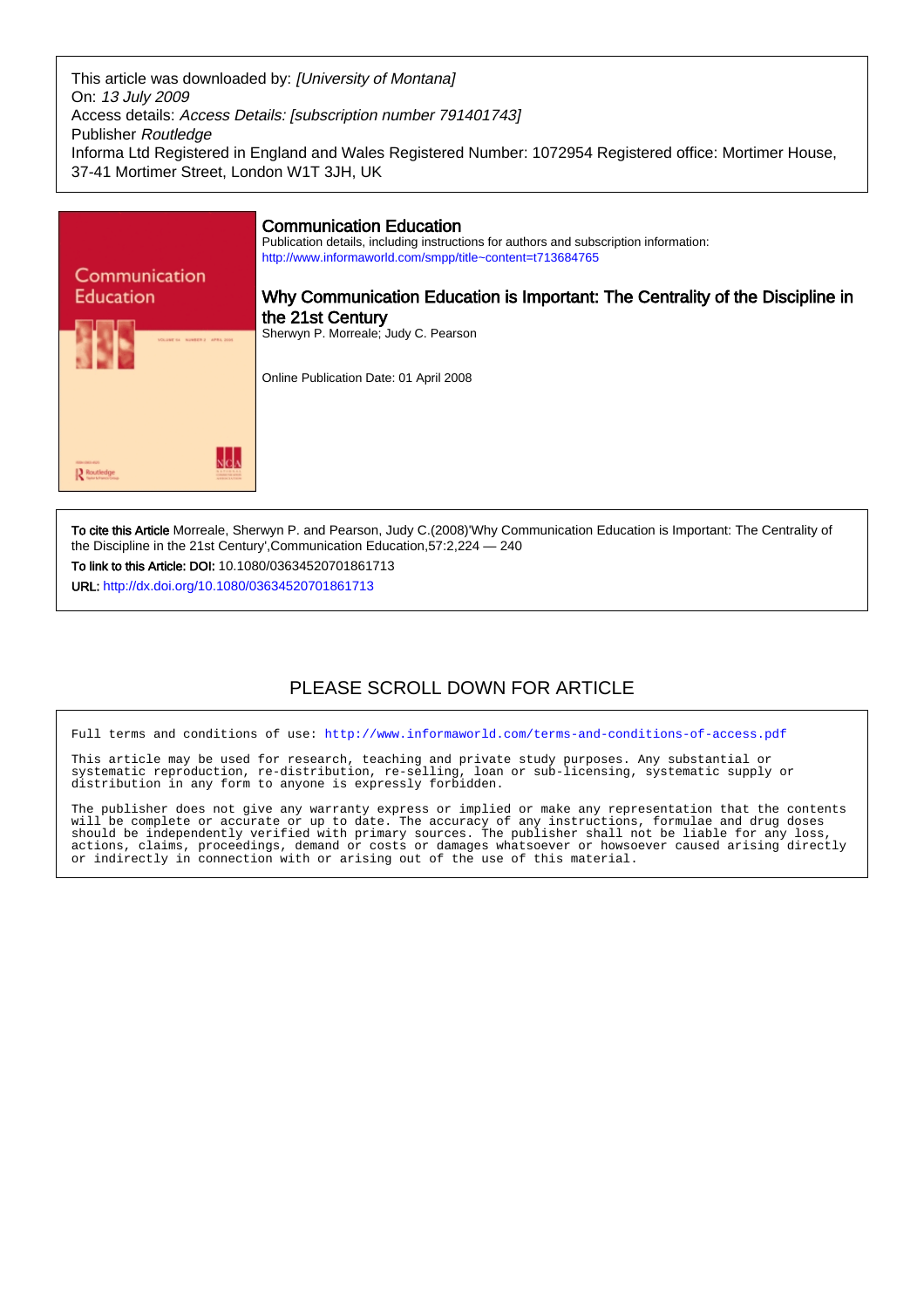# Why Communication Education is Important: The Centrality of the Discipline in the 21st Century

Sherwyn P. Morreale & Judy C. Pearson

This study provides a rationale for the claim that communication instruction is critical to students' future personal and professional success. Thematic analysis of 93 journal and newspaper articles, reports, and surveys provide evidence of the centrality of communication in developing the whole person, improving the educational enterprise, being a responsible social and cultural participant in the world, succeeding in one's career and in business, enhancing organizational processes and organizational life, and, addressing several emerging concerns in the 21st century including health communication, crisis communication, and crime and policing. The results of this study are compared to the themes identified in a similar study published in 2000.

Keywords: Importance of Communication Instruction; Centrality of Communication Discipline; Rationale for Communication Education; Communication in Higher Education; Role of Communication Education

Understanding how people use messages to generate meaning within and across various contexts, cultures, channels, and media (Korn, Morreale, & Boileau, 2000) is an issue of vital importance in contemporary society. Scholars outside of the communication discipline bear witness to the centrality of communication education. McCloskey (1994), a professor of economics, argues that speech or ''talk'' has become central in society, and hence, communication is one of the most pragmatic fields of study in academia. McCloskey presents three basic premises to support his claim: a nation of new minorities needs better communication; we are living in a

Sherwyn P. Morreale (Ph.D., University of Denver, 1989) is an Assistant Professor and Director of Graduate Studies in the Communication Department, University of Colorado at Colorado Springs. Judy C. Pearson (Ph.D., Indiana University, 1975) is Associate Dean of Arts, Humanities, and Social Sciences and Professor of Communication, North Dakota State University. The authors acknowledge the seminal research of Michael Osborn in shaping the first iteration of this study in 2000 and contributions to the present study of research assistants, Mildred E. Green, Robert Becker, Jeffrey T. Child, Katherine L. Gronewold, and Nadene N. Vevea. Sherwyn P. Morreale can be contacted at smorreal@uccs.edu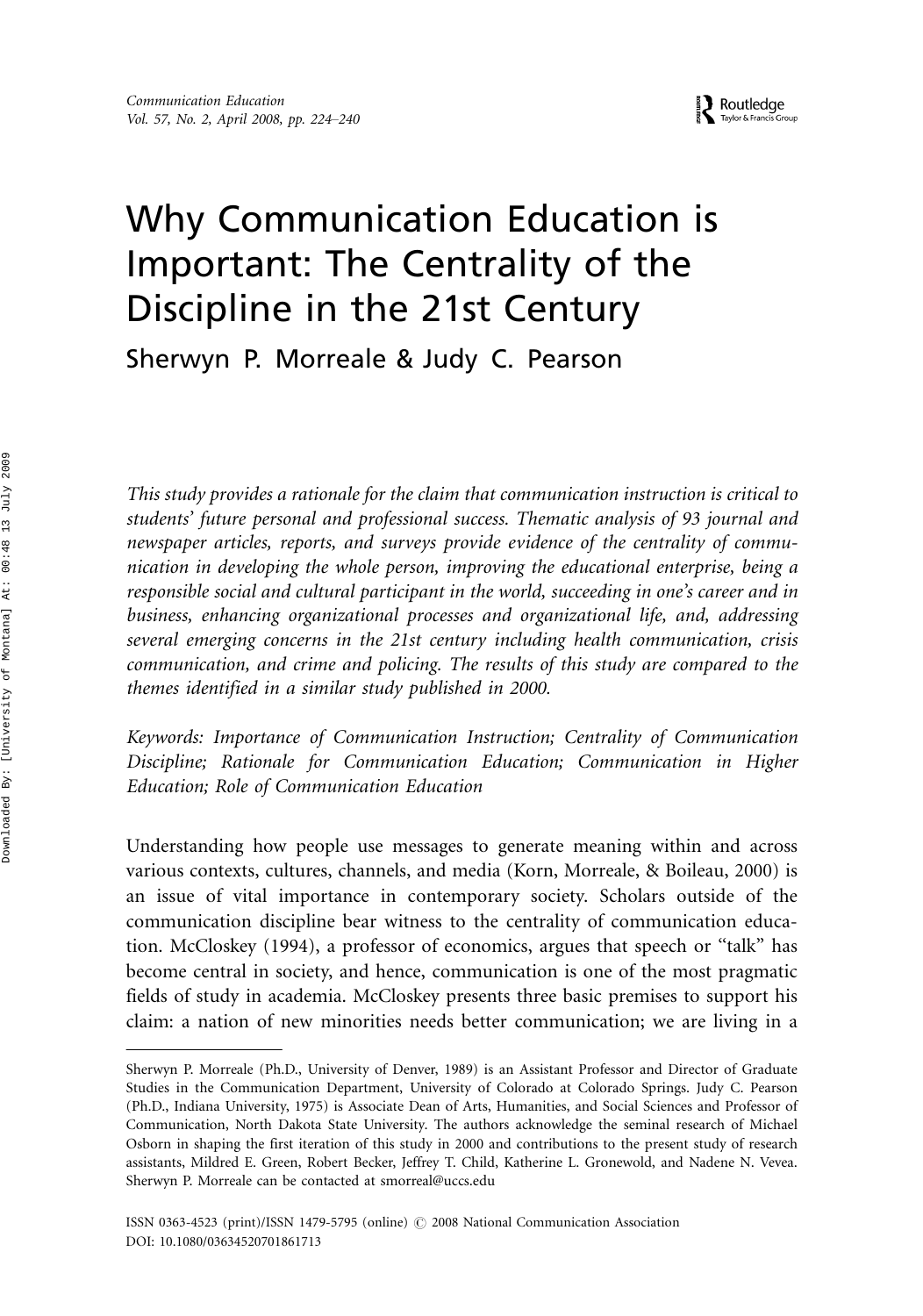communications revolution comparable to the invention of printing; and many people now earn their living from talk. McCloskey concludes that communication studies are central to interdisciplinary research and teaching.

A pressing need exists for communication instruction at all levels of the U.S. educational system. This assertion requires evidence to show that communication courses have the potential to improve the quality of communication in society. Recognizing this requisite, an earlier study found support for the centrality of the communication discipline (Morreale, Osborn, & Pearson, 2000). These researchers collected and published annotations of 99 articles, commentaries, and publications spanning from 1955 to 1999, all of which demonstrated the importance of the study of communication. Four of five major themes in that annotated bibliography provided support for the importance of communication education. The themes are listed here in the same order that they were presented in the original study, although they are not listed in the order of frequency. These themes include:

- (1) The development of the whole person (17 references). This theme suggested that communication education plays a key role in self-development by enhancing relationships with one's self, others, and society, and by improving related communicative skills.
- (2) The improvement of the educational enterprise (seven references). This theme suggested that communication education enhances the quality of classroom instruction and is key to successful collaboration in educational environments.
- (3) Being a responsible participant in the world, both socially and culturally (eight references). This theme suggested that communication education is vital to the development of skills and sensitivities that shape our social and political lives, help society's positive continuance, and erase cultural boundaries.
- (4) Succeeding in one's career and in the business enterprise (50 references). This theme suggested that communication education and skills are fundamental to career success and upward mobility in multiple professions.

A fifth theme in the 2000 study highlighted the need for communication education to be provided by those who are specialists in its study (15 references).

Most would agree that competence in oral communication is prerequisite to academic, personal, and professional success. However, while humans are born with the ability to vocalize, they are not born with a full accoutrement of the knowledge, attitudes, and skills that constitute communication competence. The ability to communicate effectively and appropriately is learned and, therefore, can and should be taught. The discipline of communication is well positioned to address students' personal, educational, and professional development. Simply stated, the communication discipline is viewed as central to the goals of the educational system.

To provide recent evidence and support for such a claim, this study updates the earlier efforts of Morreale et al. (2000). While only seven years have passed since the original study, the world has changed dramatically. Modern life and the role of communication have been affected by catastrophic events, such as the terrorists'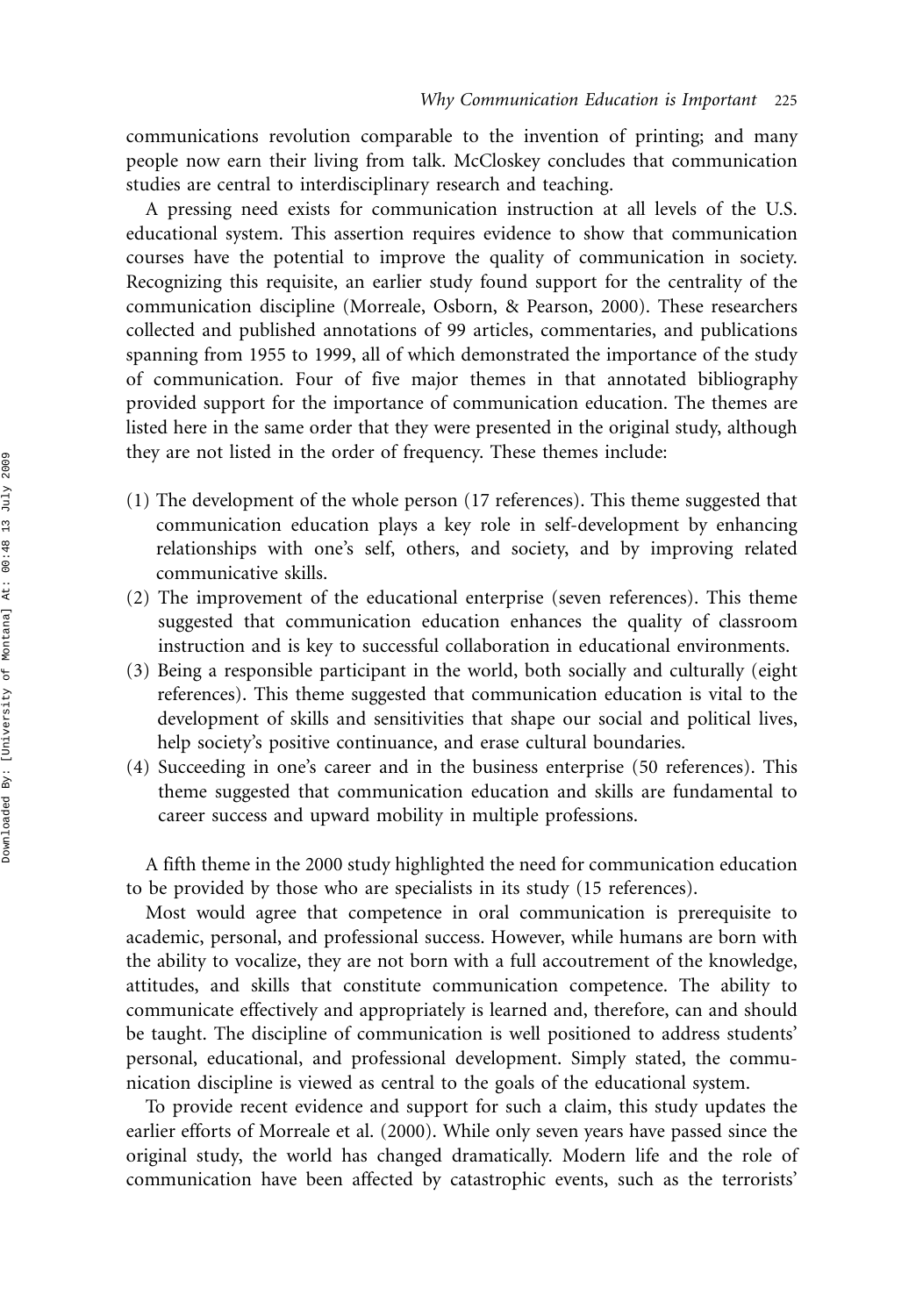attacks of 9/11 and the outbreak of violence on high school and college campuses. These events have resulted in heightened interest in dimensions of communication, such as risk and crisis communication, negotiation, and conflict management. Moreover, new communication technologies are connecting people around the world and reshaping how we work, play, and communicate. The Millennial generation needs training in skills required to navigate a global world, including competencies related to electronic and intercultural communication. New York Times columnist and best-selling author, Thomas Friedman (2006), talks about what college graduates need to know and be able to do in order to be successful in the 21st century:

You need to like people. You need to be good at managing or interacting with other people. Although having good people skills has always been an asset in the working world, it will be even more so in a flat world [advances in technology and communication putting diverse people in touch as never before]. That said, I am not sure how you teach that as part of a classroom curriculum, but someone had better figure it out. (p. 106)

The communication discipline has figured it out and now needs to promulgate this knowledge to society. We in the discipline need to argue soundly and provide evidence of the importance of our subject matter.

As in 2000, the purpose of this study is to provide communication instructors and administrators with a solid rationale for communication education based on its importance in contemporary life and society. Articles, commentaries, and publications from an array of sources, all of which emphasize the need for communication skills and communication instruction, have been examined and organized thematically. The sample in this study included 93 journal and newspaper articles, reports, and surveys that have utilized both qualitative and quantitative methods. The content and importance of each of six themes is provided in this report; and the themes are discussed and compared to those identified in the earlier 2000 study.

Several questions were addressed. Is communication education important in contemporary life and society? Do surveys, studies, and reports identify the same rationale for the importance of communication instruction as did the earlier annotated bibliography? As we advance into the 21st century, do different reasons for our discipline's presence and centrality in the educational system emerge? Finally, and perhaps most important, what recommendations might we proffer that would make our discipline more meaningful and better understood by administrators, other educators, and employers?

#### Method

This study replicated the method used in the 2000 study with regard to data collection (Morreale et al., 2000). Data analysis varied from the earlier study in that two raters, rather than one, were used to categorize annotations of the references thematically.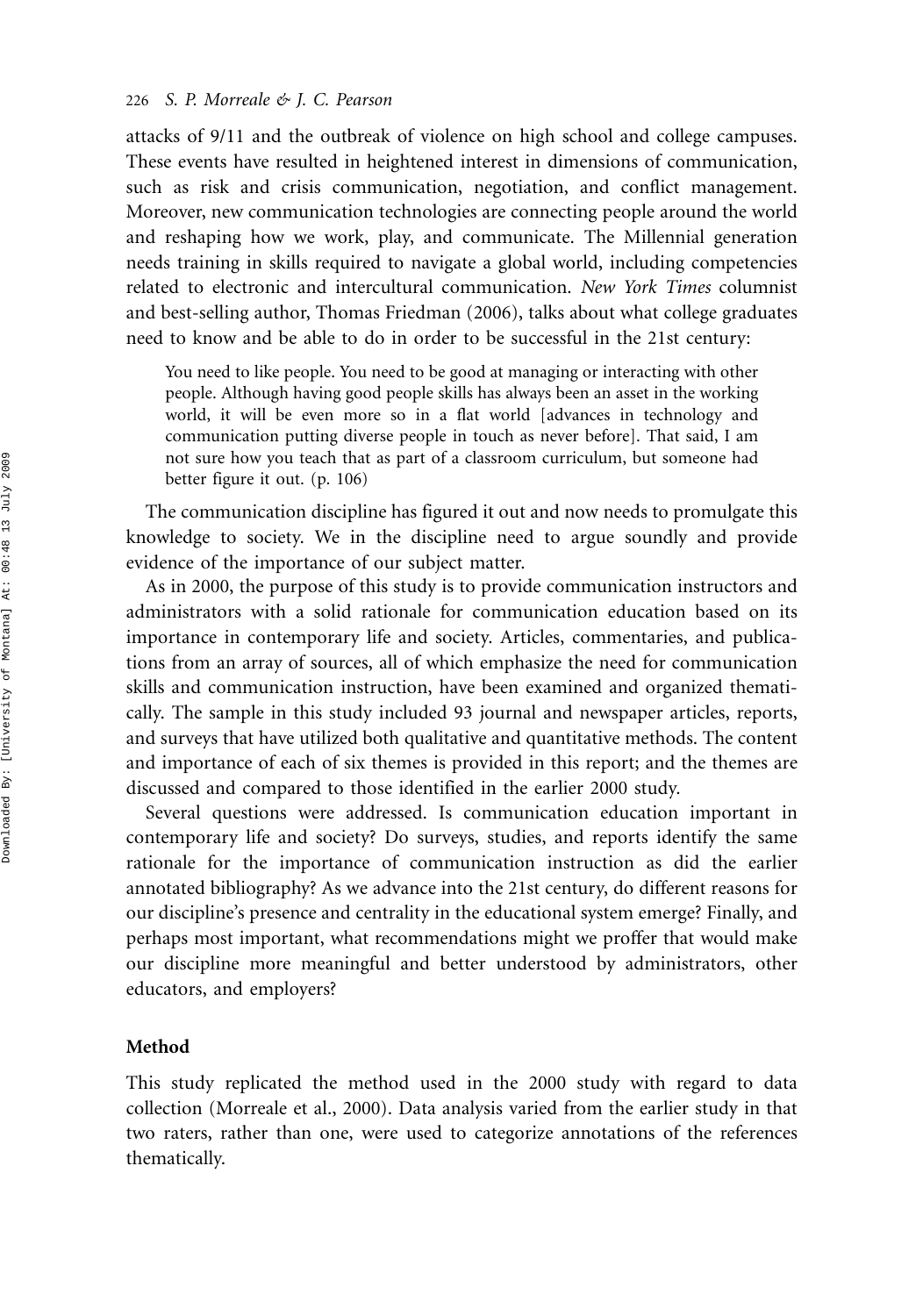## Data Collection

The writings included in this study were derived from a comprehensive search of both academic and nonacademic literature from 1998 through 2006. First, a search of academic journal articles was conducted using a variety of electronic databases including EBSCO Host's Communication and Mass Media Complete; Sage Publication's full text collection, Communication Studies; Business Source Premier; PsychInfo; the general databases Academic Search Premier, Expanded Academic, and WilsonWeb; and Communication Abstracts. Journals in the areas of communication, business, and education were emphasized because most articles in the 2000 study were located in those literatures. Using keywords such as importance and important with communication yielded a substantial number of articles, some of which were useful and some of which were not. The articles were carefully read and reviewed to select those that pertained very directly to the research topic: ''Is communication education important in contemporary life and society; and if so, how so?'' Some articles, while they discussed the importance of a variety of skills including communication, did not focus sufficiently on communication to warrant inclusion.

Second, magazines, newspapers, and reference books in nonacademic presses were searched using a general interest database, General Reference Central Gold. By applying the same key words as those in the academic search, many more articles were identified. In addition, a general search of the Internet also was conducted using three search engines: Google, Yahoo, and AskJeeves. That search did not provide any new articles. The academic and popular press search processes resulted in a total sample of 93 articles, reports, and surveys published from 1998 to 2006. The sample in the previous study consisted of 99 articles spanning 1955–1999. Although it may appear that the same articles would be eligible for both studies, no overlaps occurred. The earlier study did not include all of the articles from 1998 and 1999 because of discrepancies in availability of the journals. The present study looked at the 1998 and 1999 references for articles that had not been included in the earlier study.

#### Data Analysis

Because annotations could be categorized more easily into themes than full text writings, the 93 sources first were annotated individually by a trained research assistant and the authors of this study. After the 93 articles were annotated, two raters separately read and categorized each annotation using the following four categories from the 2000 study as a foundation for a thematic categorization system: the development of the whole person; the improvement of the educational enterprise; being a responsible participant the world, both socially and culturally; and, succeeding in one's career and in the business enterprise. The earlier study had used a grounded theory approach to derive these four core categories from the entire sample (Punch, 2005). Had the references in the present study not clearly fit into the four categories from the original study, the raters would have returned to the grounded theory methodology and developed a new set of categories for the present study.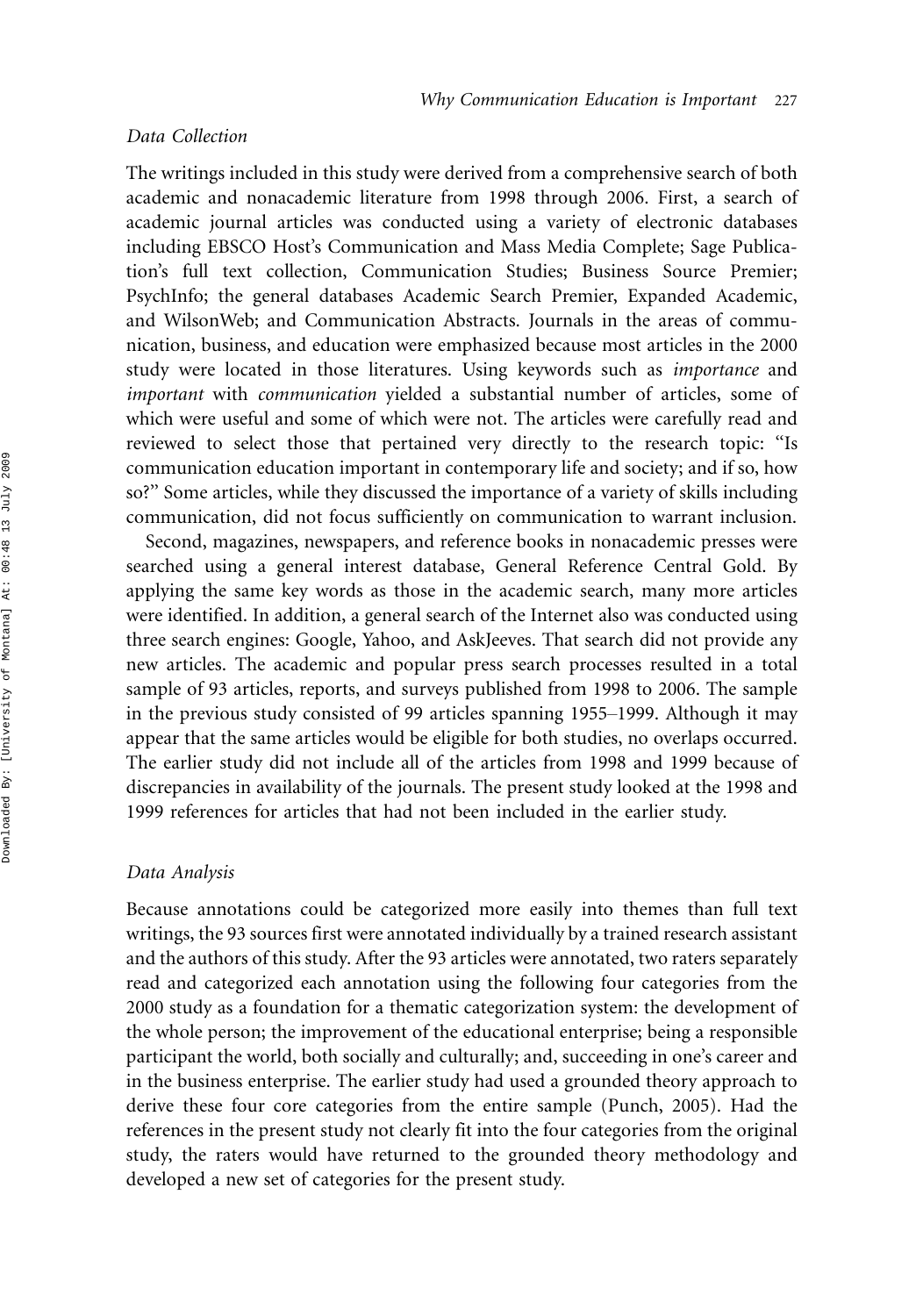#### 228 S. P. Morreale & J. C. Pearson

Each of the 93 annotated references was examined in terms of its claim about communication's importance to the original four categorical themes. Any reference that did not clearly fit in one of the four categories was set aside for later reexamination. Based on re-examining those unassigned annotated references, new themes were identified and new categories were added to the original four. Next, the two raters met and compared their individual results from the categorization process. Any references about which the raters agreed were assigned to that thematic category. Using Scott's pi, the two raters reported their intercoder reliability, the proportion of agreement for categorizing the annotated references, at .80 (Reinard, 2008, p. 123). That is, the two raters independently agreed on the appropriate category for approximately 74 of the 93 references. Any references about which the raters did not agree were discussed and recategorized. As necessary, the raters revisited the content of the original article, rather than the annotation, to determine the most appropriate category for a particular reference. Through this process, the two coders reached 100% agreement on coding all of the references.

# Results

Six themes that provide evidence of the importance of communication instruction in the 21st century emerged from the thematic analysis of the 93 annotated references. The first four themes are the same as those identified in the earlier study (Morreale et al., 2000):

- (1) development of the whole person (10 references);
- (2) improvement of the educational enterprise (19 references);
- (3) being a responsible participant in the world, socially and culturally (6 references);
- (4) succeeding as an individual in one's career and in business (23 references).

The last two themes are unique to this study, although they are conceptually related to the fourth theme:

- (5) enhancing organizational processes and organizational life (24 references)
- (6) emerging concerns in the 21st century (11 references focused on health communication, crisis and communication, crime and policing)

The fourth theme primarily focuses on what an individual needs to know about communication and be able to do in order to succeed professionally. The fifth theme is not concerned with the individual but rather with the capacity of communication to affect an organization in a general sense. The sixth theme extends this organizational perspective and draws attention to communication in specific organizational settings (health, crisis, crime and policing).

Table 1 lists each of the six themes with the corresponding sources or citations that support each theme. This six-part category system used to distinguish trends in academic and nonacademic literature may appear constituted of disparate category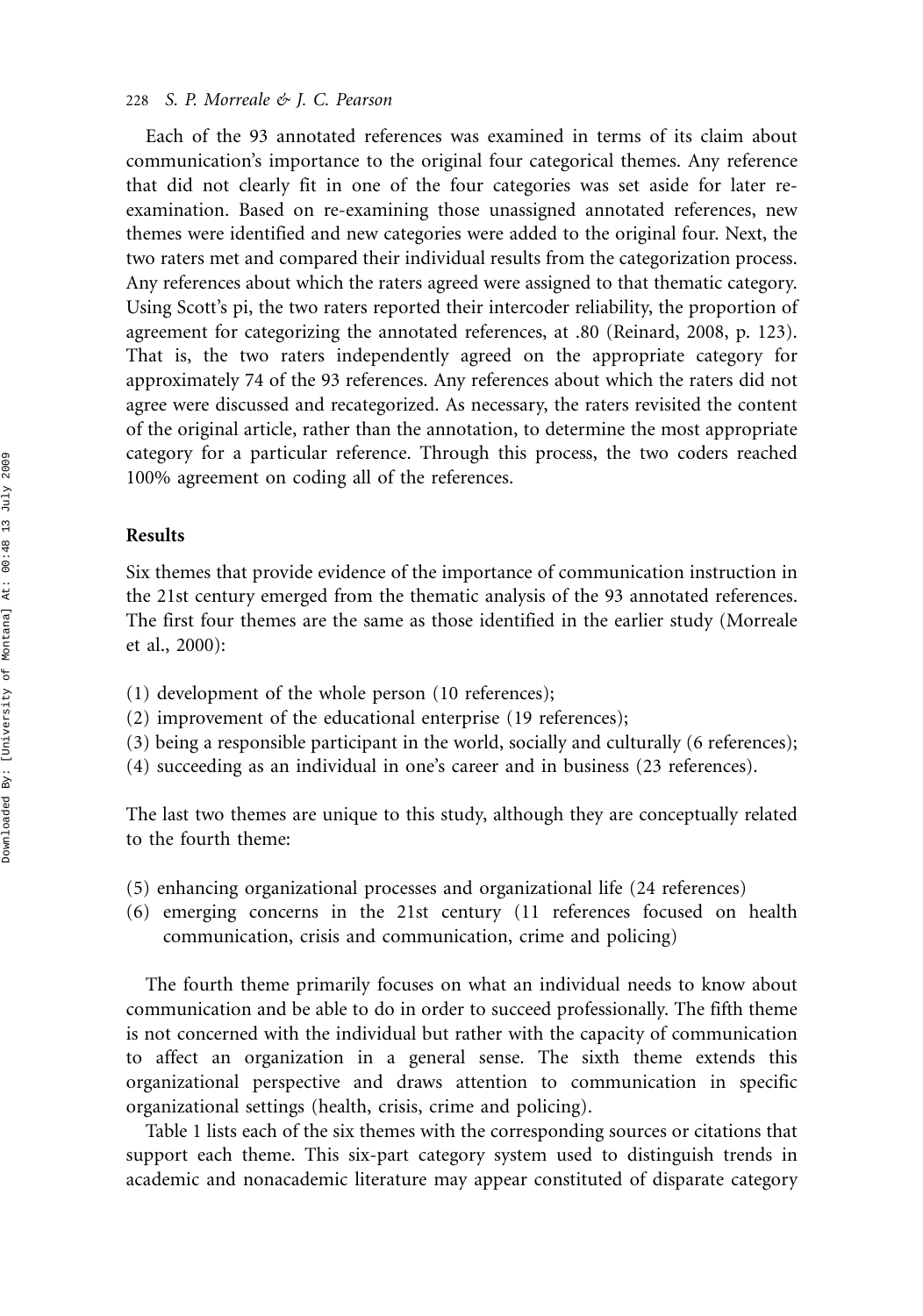| Themes                                                                                      | Number of<br>citations | Relevant citations                                                                                                                                                                                                                                                                                                                                                                                                                                                                                                                                                                              |
|---------------------------------------------------------------------------------------------|------------------------|-------------------------------------------------------------------------------------------------------------------------------------------------------------------------------------------------------------------------------------------------------------------------------------------------------------------------------------------------------------------------------------------------------------------------------------------------------------------------------------------------------------------------------------------------------------------------------------------------|
| 1. CE is vital to the<br>development of the<br>whole person                                 | $n = 10$               | Barker (2006), Downing (2005), Finn and Powers<br>(2002), Levine (2005), McCracken (2006), Mukherji<br>(2005), Reed, McLeod, and McAllister (1999), Reed<br>and Spicer (2003), Shannon (2004), Time Warner<br>(2003)                                                                                                                                                                                                                                                                                                                                                                            |
| 2. CE helps to improve<br>the educational<br>enterprise                                     | $n = 19$               | Barrett et al. (2002), Bippus et al. (2003), Bollag<br>(2005), Brinkman and van der Geest (2003), Dannels<br>(2001a), Dannels (2001b), Dannels, Anson, Bullard,<br>and Peretti (2003), Ellis, Shockley-Zalabak, and<br>Hackman (2000), Gose (1999), Helsel and Hogg<br>(2006), John J. Heldrich Center for Workforce<br>Development (2000), Leatherman (1999), Martin and<br>Myers (2006), Morreale (2003), Myers, Martin, and<br>Knapp (2005), Saulny (2005), Wilkinson (2002),<br>Zhao and Alexander (2004), The \$100,000 question<br>(2002)                                                 |
| 3. CE encourages being<br>a responsible citizen of<br>the world, socially and<br>culturally | $n = 6$                | Berry (2005), Communication is key in Europe,<br>2002), Du-Babcock (2006), Haslam (2002), Scudder<br>(2004), Yashima, Zenuk-Nishide, and Shimizu (2004)                                                                                                                                                                                                                                                                                                                                                                                                                                         |
| 4. CE helps individuals<br>succeed in their careers<br>and in business                      | $n = 23$               | Bates (2006), Booher (2005), Build your practice step<br>by step (2004), Buyers rate communication as most<br>vital skill (2007), Clement (2001), Cline (2005),<br>Darling and Dannels (2003), Emory (2002), Foxworth<br>(2001), Gamauf (2004), Hoch (2006), Hon et al.<br>(2004), Hynes et al. (2002), "Ideal" job candidates<br>know how to communicate (2001), National<br>Association of Colleges and Employers (2002), Nelson<br>(2002), Olsztynski (2004), Robbins, (2007), Step out<br>of the shadows (2007), Tucker and McCarthy (2001),<br>Weir (2006), Williams (2002), Wolter (2006) |
| 5. CE enhances<br>organizational processes<br>and organizational life                       | $n = 24$               | Armour (1998), Brumberger (2005), CCH (2000),<br>Clemons (2003), Cronin III (2001), Editorial-<br>Communication is what you need (2005), Fletcher<br>(2001), Hall (2003), Higginson (2006), Hood (2006),<br>Hornik et al. (2003), Horton (2000), Kimball (2003),<br>Longo (2004), Lundelius (2005), Moore (2006),<br>O'Donnell and Boyles (2004), Quinn (2003), Quirke<br>(2001), Rodenbough and Fletcher (2006), Silverman<br>(2001), The importance of communication (2001),<br>Using coaching to improve communication (2006),<br>Washatka (2004)                                            |
| 6. CE addresses emerging<br>concerns in the 21st<br>century                                 | $n = 11$               | Bright ideas-improving communication (2004),<br>Cantrell (2004), Elliot (2003), Farmer and Tvedt<br>(2005), Johnson (2004), Levine (2004), Mantone<br>(2004), Riell (2003), Schrader, Mills, and Dick (2001),<br>Stark (2005), Woods (2000)                                                                                                                                                                                                                                                                                                                                                     |

Table 1 Relevant Citations for Each of the Communication Education (CE) Themes Identified

*Note.* Total  $N$  for citations = 93.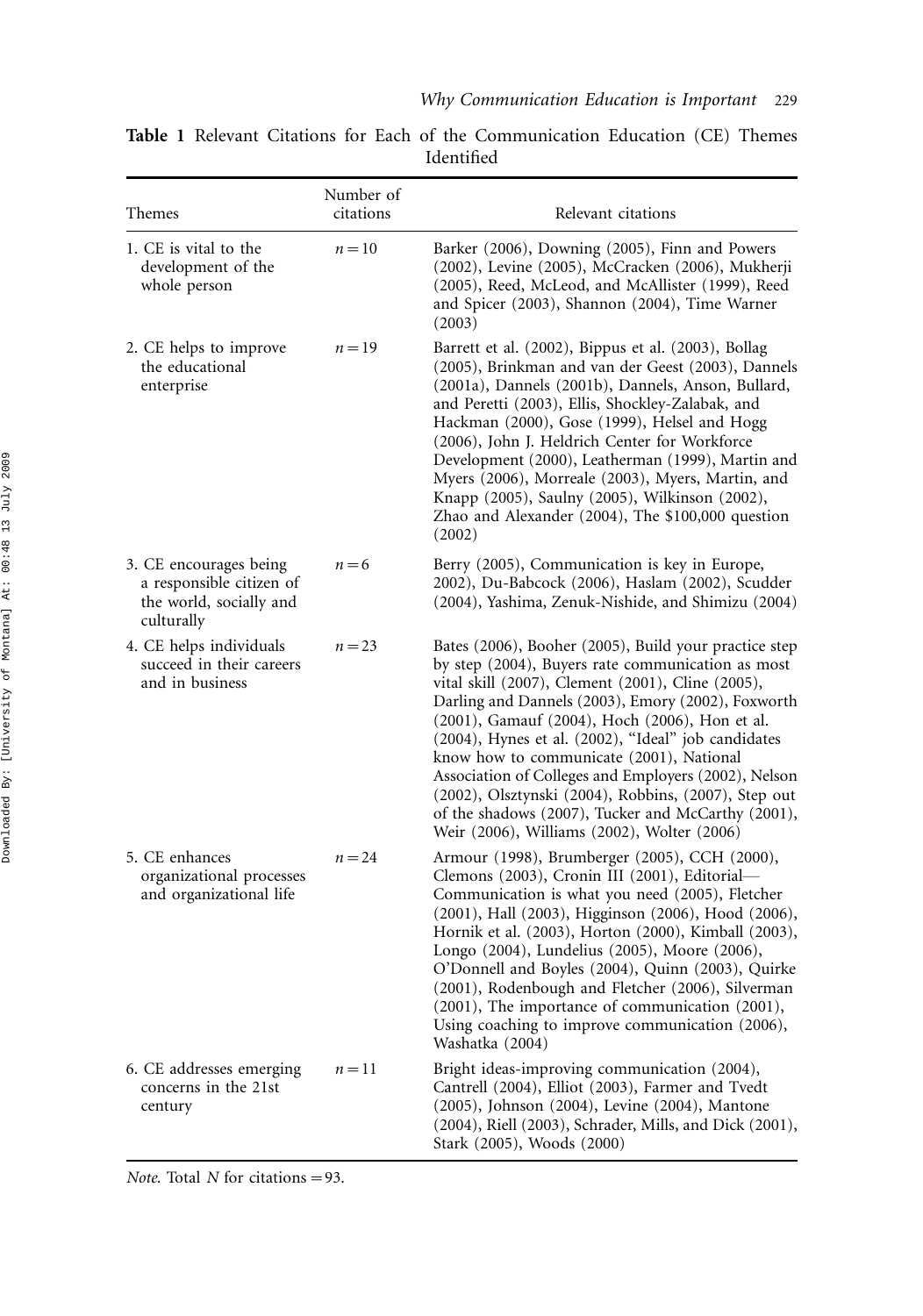types: generic categories (i.e., self-development; responsible participation in the world), communication contexts (education, organizations), and specific contextrelated situations (health, crisis, crime and policing). Since a grounded theory approach was used to identify the categories, the entire sample determined the category system and thus what may appear to be disparate categories.

A summary of the content and significance of each of the six themes follows. A general discussion and comparison of these themes to those identified in the earlier study is provided after these results.

#### Theme 1: Communication Education is Vital to the Development of the Whole Person

The ten writings that support the first theme listed in Table 1 suggest that being able to communicate is vital to developing as a complete person. Educators and researchers expressed concern that, as young people develop in contemporary society, they may not be learning the critical language, verbal, and oral skills that they will need (Barker, 2006; Time Warner, 2003). These concerns were related to the development of an array of communication abilities by young people of all ages and at all grade levels, including those with disabilities (Downing, 2005). Communication education helps to develop the ability to communicate with an array of different types of people in different situations including peers, parents, and teachers (Reed, McLeod, & McAllister, 1999). Communication training also aids in the development of self-confidence and people and human relation skills (Shannon, 2004). Levine (2005) provides this summative statement in support of the first theme:

Many young adults are growing up in a nonverbal culture that makes few, if any demands on language skills. This has been considered as one of the reasons why more college students today have development problems such as difficulties in processing language or communicating verbally (both speaking and writing), an inability to focus attention or reason quantitatively, and a serious lack of problemsolving skills. (pp.  $B11-B12$ )

Reed and Spicer (2003), in a study of 143 teachers in 17 private and parochial high schools, found that interpersonal communication is fundamental to forming and maintaining relationships, including student-teacher relationships. These researchers argued that the ability to communicate effectively is recognized as a key factor that influences how individuals are perceived and the quality of their relationships with others.

# Theme 2: Communication Education Helps to Improve the Educational Enterprise

The 19 sources that support the second theme suggest that communication education is integral to, and will help improve, the educational enterprise, itself. For example, communication education is deemed necessary in the sciences (Wilkinson, 2002), for business and management students (Barrett, Worley, & Dyrud, 2002; ''The \$100,000 question,'' 2002; Zhao & Alexander, 2004) as well as those in engineering (Dannels, Anson, Bullard, & Peretti, 2003), and architecture students and those in applied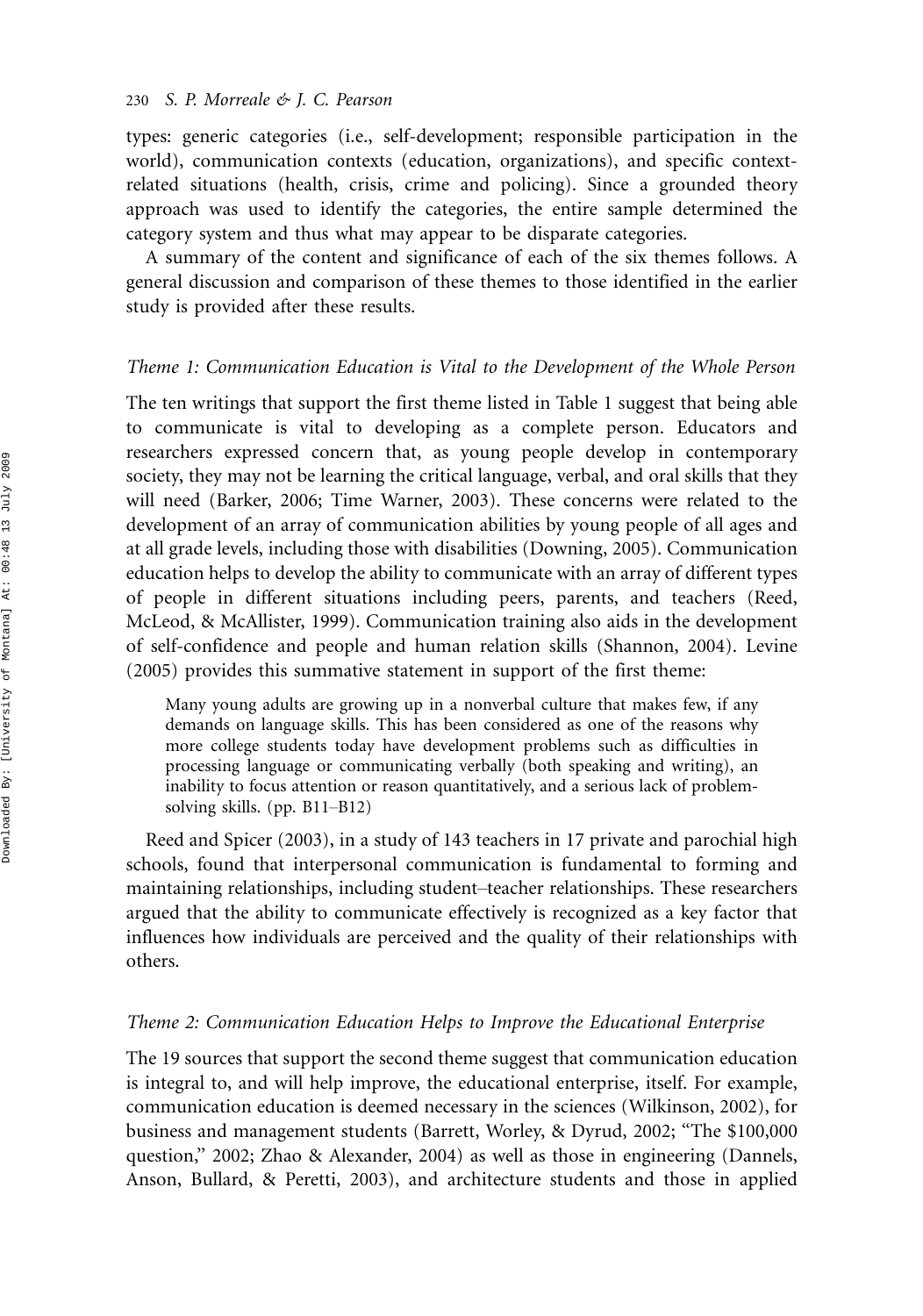science programs (Brinkman & van der Geest, 2003). All students, including those at the graduate level (Leatherman, 1999), need to learn to communicate orally, interpersonally, in small groups and teams, and in public (Dannels, 2001b). Interestingly, students also need to learn to communicate effectively outside the classroom with other students and with teachers (Bippus, Kearney, Plax, & Brooks, 2003; Martin & Myers, 2006). Pedagogical approaches, such as the use of communication-across-the-curriculum (Dannels, 2001a) and communication laboratories (Ellis, Shockley-Zalabak, & Hackman, 2000; Helsel & Hogg, 2006), are useful to enhance students' abilities to communicate. Bollag (2005) supports this theme by stating that:

There is emerging consensus among educators, business leaders, and accreditors on what skills are necessary for all students as undergraduates. Those skills include good written and oral communication, a capacity for critical thinking, and the ability to work in teams. However, the data available nationwide suggest that many students graduate with serious weaknesses in those areas. (p. A38)

Gose (1999) pointed to a national survey developed by experts in the field of higher-education assessment that measures the extent to which colleges use ''good practices'' to encourage learning. Those good practices include communication as a key to successful collaboration in all educational environments. Communication elements identified as measures of quality include activities such as number of presentations given in classes, number of papers that were at least 20 pages long, and number of times students confer with their professors.

The John J. Heldrich Center for Workforce Development (2000) conducted a national survey of American workers asking them what should be done to improve education. Of 1,015 adult workers, 87% rated communication skills as being very important and said that schools need to prepare people with skills and attitudes that are important to workplace success such as communication skills and critical thinking skills.

# Theme 3: Communication Education Encourages Being a Responsible Participant in the World, Socially and Culturally

The six sources that support this theme suggest that being able to communicate, and therefore communication education, will help individuals to become responsible participants in today's global community. In the world of commerce in the 21st century, good communication skills, added to understanding cultural differences, will help individuals to participate effectively in complex and diverse global organizations and multidisciplinary environments (Berry, 2005; Scudder, 2004).

Du-Babcock (2006) explains that in the 21st century, with the growth of communication, communicators will be directly or indirectly exposed to an array of cultural differences, information exchange possibilities, and communication dynamics, which will require them to adjust to the competency levels of their communication partners. Teachers of communication must teach students how to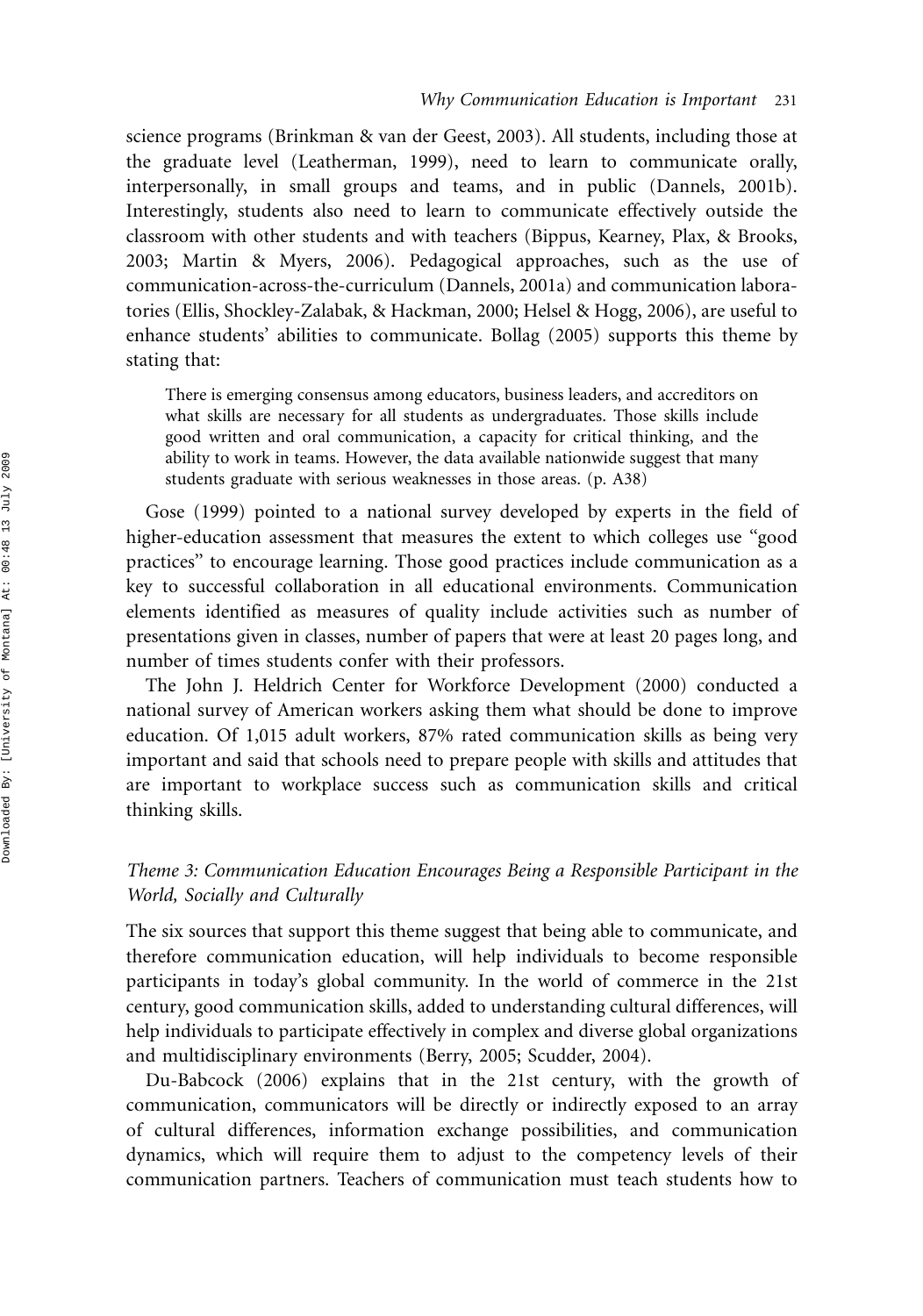cope with, and communicate in, these increasingly complex and diverse global communities. Communication skills are essential business tools and prerequisite for successful participation in, and management of, global economic organizations and effective government (Haslam, 2002).

#### Theme 4: Communication Helps Individuals Succeed in Their Careers and in Business

The 23 references that support the fourth theme suggest that being able to communicate will help individuals to succeed in a wide array of different careers and types of businesses. For example, studies indicate that good communication abilities are critical to success in the following positions and careers: leaders and managers (Bates, 2006; Williams, 2002), sales personnel (Booher, 2005), public relations and advertising professionals (Hon, Fitzpatrick, & Hall, 2004), engineers (Darling & Dannels, 2003; Robbins, 2007), actors and their agents (Emory, 2002), technicians (Gamauf, 2004), athletic directors and coaches (Hoch, 2006), accountants (''Build your practice step by step,'' 2004; ''Step out of the shadows,'' 2007), franchise operations administrators (Nelson, 2002), purchasing professionals (''Buyers rate communication as most vital skill,'' 2007), and contractors (Olsztynski, 2004).

While interpersonal and general communication skills are ranked by some as most in demand by employers and most needed in today's workplace (Cline, 2005; Foxworth, 2001; Tucker & McCarthy, 2001; Weir, 2006), other essential communication skills include: leading meetings and managing teams (Gamauf, 2004; Hynes, Worley, & Dyrud, 2002; Robbins, 2007; ''Step out of the shadows,'' 2007), problem solving (Clement, 2001), resolving conflict and managing negotiations (Hynes et al., 2002; Robbins, 2007), listening (Robbins, 2007; ''Step out of the shadows,'' 2007), building interpersonal relationships (Clement, 2001; Nelson, 2002), delivering presentations (Booher, 2005; ''Step out of the shadows,'' 2007; Wolter, 2006), and conducting performance reviews (Hynes et al., 2002).

The ability to express oneself orally and in writing is referenced as the single most important skill to career advancement (Booher, 2005). In a business setting, Booher warns that ''... if you can't communicate your ideas with impact, your words do not inspire confidence in your recommendations'' (p. 13).

In a report on workforce development and the new economy, Clement (2001) provides a list of critical areas where a shortage of trained labor exists. Of the skills that are in short supply and sought after universally by employers in the new economy are three essential communication-related skills: critical thinking, problem solving, and interpersonal relations. The objective of Clement's report, which was derived from a series of public forums conducted throughout the U.S., was to ascertain if there is a skills shortage; and if so, which skills are lacking and how the problem can be addressed.

Cline (2005) reports the results of a poll of 330 employers. Ninety-six percent of executives rated communication and interpersonal skills as the most valuable employee trait. One executive interviewed states that attitude and aptitude are equally valuable in the office; however, communication skills still rank at that top of her list.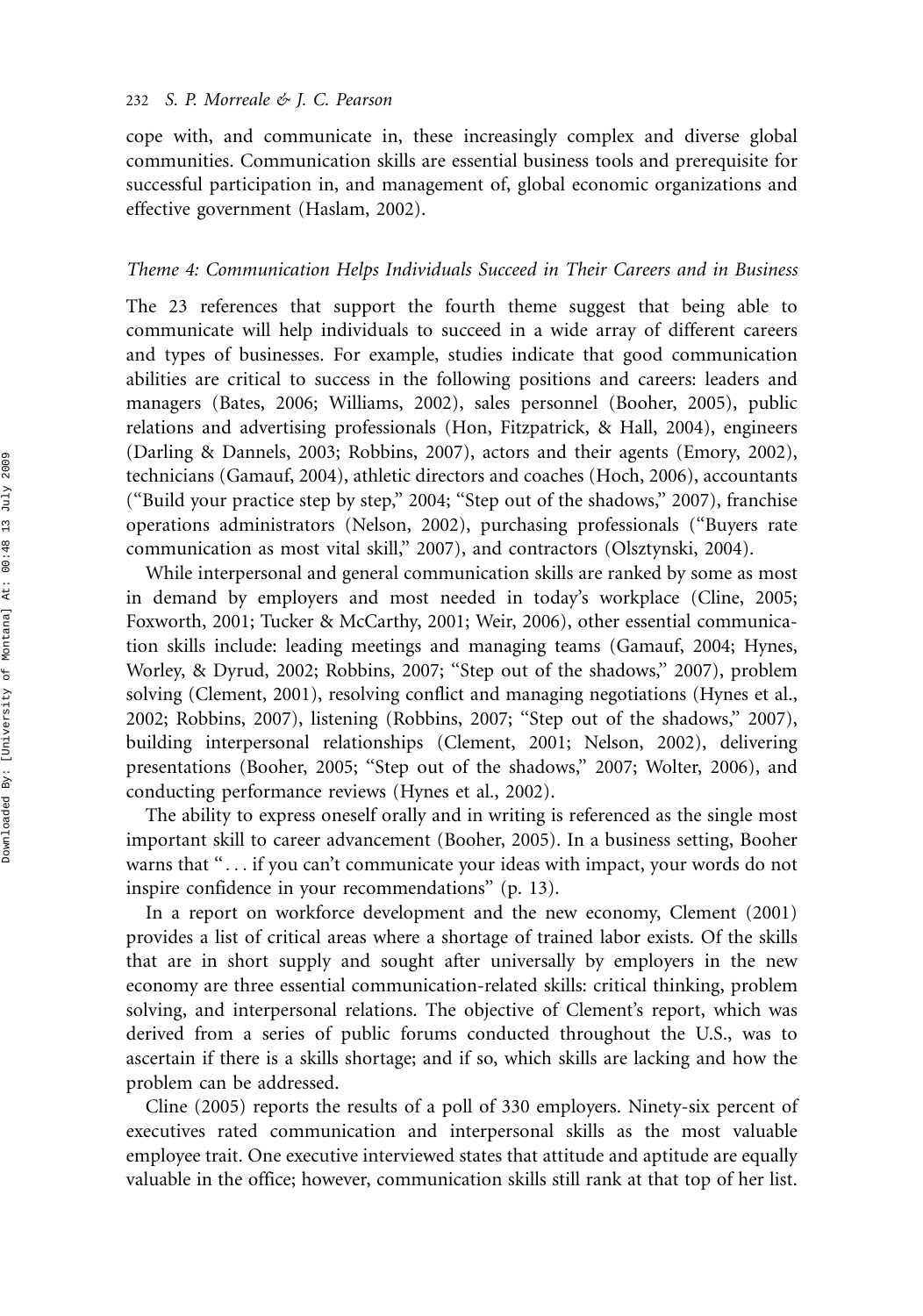# Theme 5: Communication Education Enhances Organizational Processes and Organizational Life

The 24 writings that support the fifth theme suggest that communication education has a significant impact on a variety of processes in organizations and on life in organizations. Poor communication can negatively affect employee recruitment and retention (CCH, 2000), as well as the ''bottom line'' (Washatka, 2004). On the other hand, organizations benefit from well-developed communication strategies and processes (Quirke, 2001; Silverman, 2001) and from the effective use of communication, in good times (Hood, 2006) and in downturns (Fletcher, 2001).

Many different organizational processes can benefit from improved communication including builder and contractor interactions (Moore, 2006), customer service relations (O'Donnell & Boyles, 2004), communication with external service providers (Quinn, 2003), franchise operations (Higginson, 2006; Kimball, 2003), information systems development (Hornik, Chen, Klein, & Jiang, 2003), insurance management (Hall, 2003), internal and external legal counsel relations (Longo, 2004), situations involving technical communication (Horton, 2000). Training (Rodenbough & Fletcher, 2006) and coaching ("Using coaching to improve communication," 2006) help to improve communication in organizations.

Poor communication is a frequent and time-consuming problem in contemporary organizations. One survey found that 14% of each 40-hour workweek is wasted because of poor communication in organizations between staff and managers (Armour, 1998). Accordingly, poor communication has become a frequent problem and is proving to be quite costly, eroding productivity, and leaving employers at a competitive disadvantage.

In another survey of 4,000 human resource professionals (CCH, 2000), 72% of respondents said that improved communication and communication skills are key to retaining employees. A good working relationship where employees are valued, and understand how their work contributes to the organization's goals, is essential to satisfied employees.

Internal communication is more important today than in previous years, and it helps employees to perform their jobs more effectively (Clemons, 2003). Organizations can benefit from a well-developed and implemented internal communications strategy, which keeps employees motivated and engaged by sharing clear, consistent messages in a timely manner.

# Theme 6: Communication Education Addresses Emerging Concerns in the 21st Century (Health Communication, Crisis and Communication, and Crime and Policing)

The 11 sources that support this theme suggest the emergence of some new concerns in the 21st century that may be positively impacted by communication education. Health and medical issues may be better addressed through more effective communication in medical environments, medical centers, and medical practices and by providing communication skills training for those working in health-related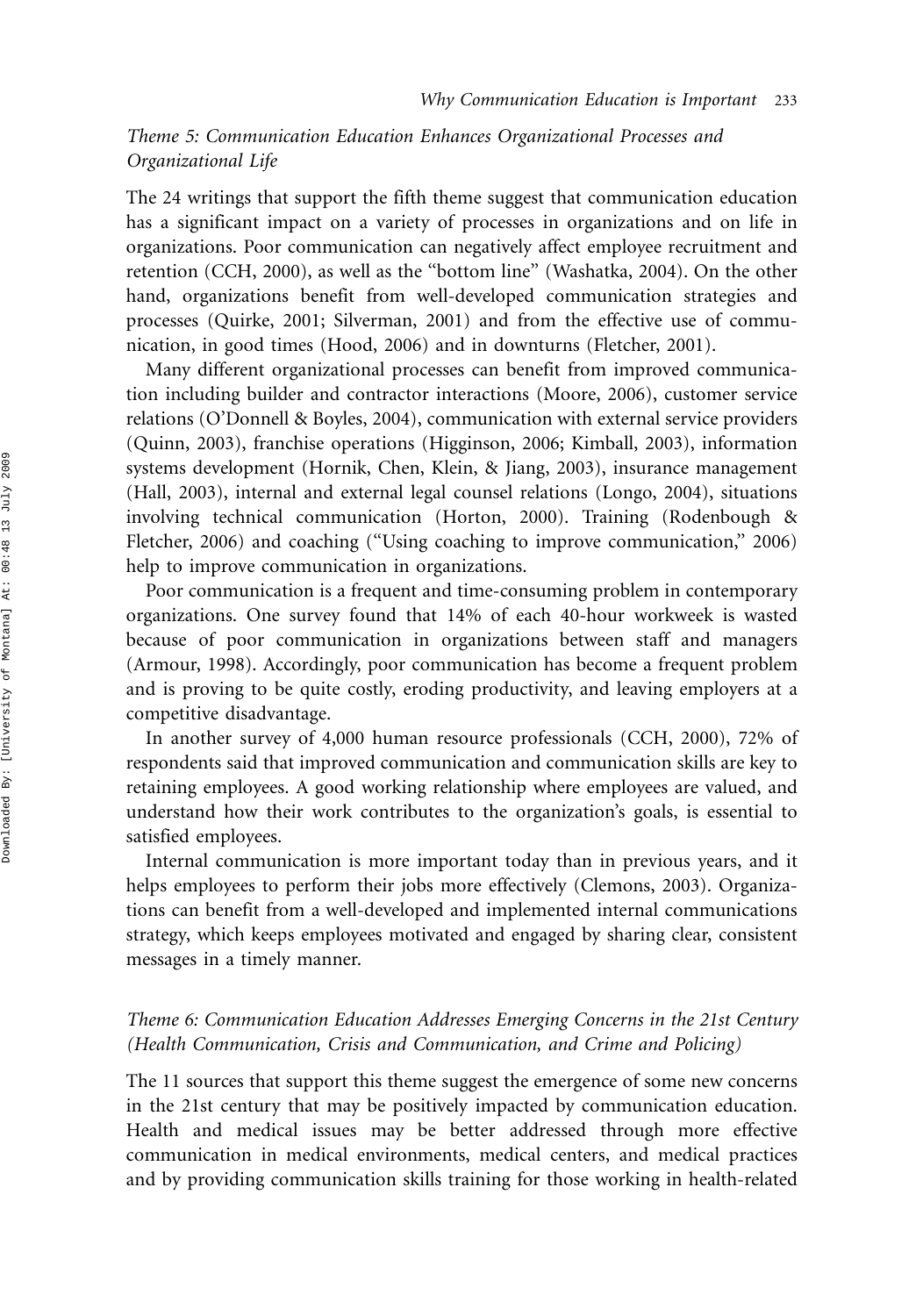programs. More effective communication also is critical before and during times of crisis in organizations, and communication can be a key factor in solving criminal cases and improving community-policing programs.

In any medical environment, communication may be the most important component of successful relationships (Mantone, 2004). Nurses said that good communication might be more about listening than talking (Cantrell, 2004); and 72% of dentists stated that good communication was the most important feature when choosing a laboratory with whom to collaborate (Johnson, 2004). Poor communication is linked to misdiagnoses, the ordering of unnecessary tests, and the failure of patients to follow treatment plans; only 15% of patients fully understand what their doctors tell them, and 50% of them leave their doctors' offices uncertain of what they are supposed to do to take care of themselves (Levine, 2004).

Good communication can save lives and corporate reputations, when it comes to crises management (Farmer & Tvedt, 2005; Riell, 2003). Effective communication is essential during a crisis, and educating and training employees regarding crisis management and response is critical. Communication skills are vital for those engaged in community policing (Woods, 2000). Community policing encourages direct, face-to-face communication. Five communication skills—listening, questioning, information giving, observing body language, and describing-are central to policing. Of these, listening was ranked as the top skill by police officers. Moreover, communication was one of the key factors to solving the District of Columbia's sniper case in 2002 (Elliot, 2003).

#### Discussion

In general, the discovery of 93 new articles and reports on the importance of communication education and instruction in the last nine years is heartening. These results provide continuing rationale for the centrality of communication instruction in the U.S. educational system. Realizing that scholars and popular writers continue to make the case for communication suggests that the communication discipline is viewed as focal. However, a cursory review of the 93 sources suggests that the discipline continues to be known primarily for developing communication skills. People are less aware of the underlying body of research and theory that also constitutes the communication discipline. The promotion of such awareness rests on the shoulders of communication scholars and teachers. Public understanding of the discipline, not just as ubiquitous but also as substantive, is the next frontier.

Do the current findings point to the same reasons for the importance of communication instruction as identified in 2000? Table 2 outlines the themes in both studies. Despite the fact that the two studies have nearly the same number of annotated writings, drawing direct comparisons between the two sets of thematic results is problematic. The 99 writings in the 2000 study extend from 1955 to 1999, whereas the sample of 93 writings in the present study spans a 9-year period from 1998 to 2006. While these differences in sampling render most comparative claims invalid, several observations may be made.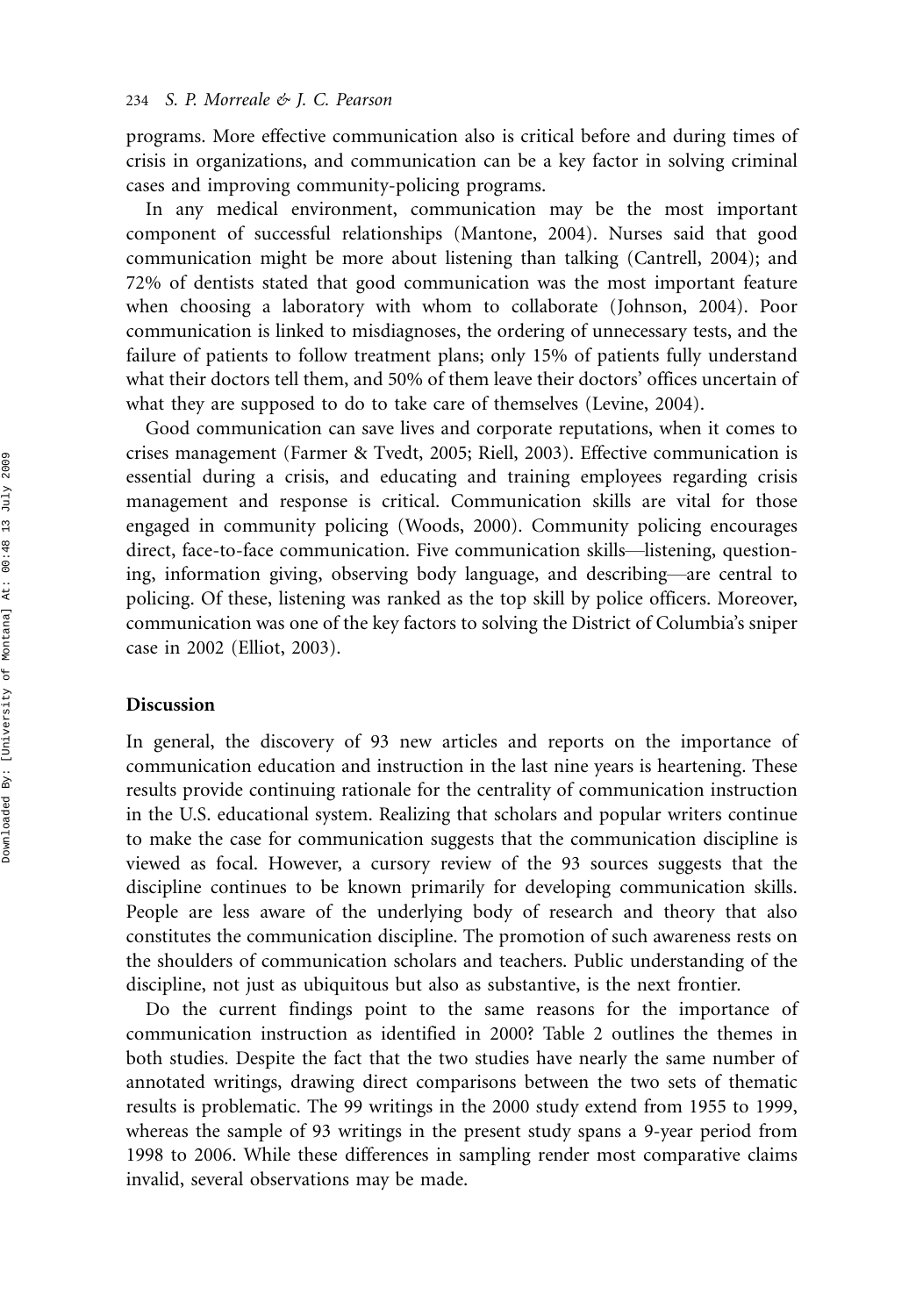| Themes identified in each study                              | $2000$ study | 2007 study |
|--------------------------------------------------------------|--------------|------------|
| Development of the whole person                              |              | 10         |
| Improvement of educational enterprise                        |              | 19         |
| Responsible participant in the world                         |              | 6          |
| Succeeding in one's career and in business                   | 50           | 23         |
| Enhancing organizational processes and organizational life   |              | 24         |
| Emerging concerns in the 21st century                        |              | 11         |
| Communication education provided by specialists in its study | 15           |            |
| Total number of references                                   | 99           | 93         |

Table 2 Thematic Analysis of References of Articles on the Importance of Communication Education

The four original themes in the 2000 study did reappear in the 2007 study, albeit with some shifts among number of writings in the four thematic categories. We now can assume that these four themes or reasons for the importance of communication instruction are well supported and documented over time. Any communication professor or administrator could point with some confidence to these four themes as part of their rationale for the discipline's centrality on their campus. The two new themes in the 2007 study also are notable (communication processes in organizations and emerging concerns in the 21st century).

The role and importance of communication in contemporary organizations certainly are emphasized in the new findings. The communication discipline, based on its expansive research and scholarly tradition in this area, is the most logical choice in the academy to address the need for instruction about communication in organizations.

By comparison to the 2000 study, three other emerging concerns were identified: health communication, crisis communication, and crime and policing. Communication instructors and researchers already are addressing and studying these emerging issues as well as the need for communication skills related to economic globalization identified in the third theme.

Finally, in the 2000 study, 15 references spoke to the need for communication specialists to provide communication instruction. No similar articles or reports were found in 2007. Optimistically, this result may suggest that, by now, it may be a given that communication should be taught by those most expert in its instruction. In any case, communication scholars and teachers should remain watchful and continue to stress professionalism and awareness of the discipline, as we continue to expand.

# Limitations and Recommendations

The themes identified in this study call attention to the importance of communication in contemporary society and, therefore, the centrality of communication education in the educational enterprise. These results have significance and value for communication educators and administrators, but the study has its limitations.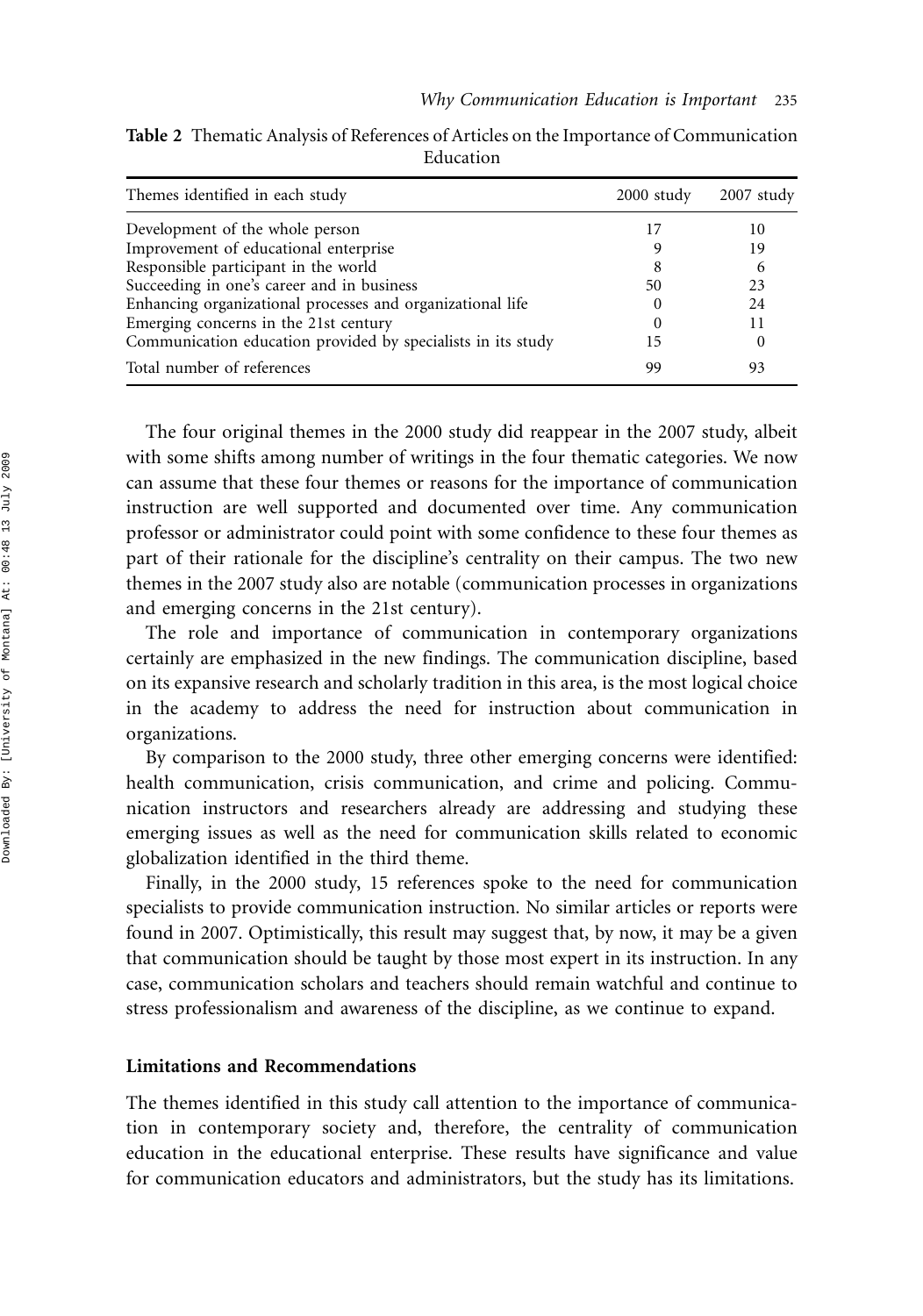First, this investigation does not represent original research, as most of the writings in the sample are available elsewhere, electronically or in print. The purpose in gathering them together in this study is simply to provide a summative rationale for studying communication. Second, this study does not address the question of why some academic institutions still fail to conceive of, and recognize, the importance of communication instruction. Again, this study's purpose is to provide a rationale for changing those conceptions. Finally, while these results identify the skills and dimensions of communication that are considered socially relevant and important, germane communication curricula and instructional strategies are not provided.

Future studies may consider how communication educators might address the societal needs and concerns represented by the themes in this study. What appropriate teaching strategies and curricula are in place, or should be in place, so we can ensure that communication education is helping to improve the quality of communication in society? How can communication educators help facilitate the achievement of the broader societal aims identified in the themes in this study? For example, future researchers might combine the results produced in this study with those of an earlier study that examined the state of the art in instructional and developmental communication (Waldeck, Kearney, & Plax, 2001). The themes identified in this present study tell us what society deems important in terms of communication needs and instruction. Waldeck, Kearney, and Plax categorized all instructional communication research published during a 10-year period. A research question of interest might consider the extent to which instructional communication researchers are addressing the themes identified in this study.

In summary, communication educators should be mindful of the critical role they play in the future lives of their students. These students may be communication majors, or nonmajors participating in the only formal communication instruction they may ever experience. While many factors affect the course of any life, competent communication plays a critical role in how our students will react to and manage life's challenges.

Administrators within and outside the communication discipline including department chairs, college deans, academic provosts, college presidents, and chancellors should recognize the imperative of the communication discipline and of communication instruction. In some cases, college and university mission statements only provide lip service to communication education for their campus' students. This study suggests that academic institutions ought to ensure that all of their students graduate with the communication competencies necessary to succeed personally and professionally in their lives.

#### References

Armour, S. (1998, September 30). Failure to communicate costly to companies. U.S.A. Today, p. 1B. Barker, O. (2006, May 30). Technology leaves teens speechless: Text-messaging is wiping out the art of conversation. U.S.A. Today, p. D1.

Barrett, D. J., Worley, R. B., & Dyrud, M. A. (2002). Achieving results in MBA communication. Business Communication Quarterly, 65(3), 93-98.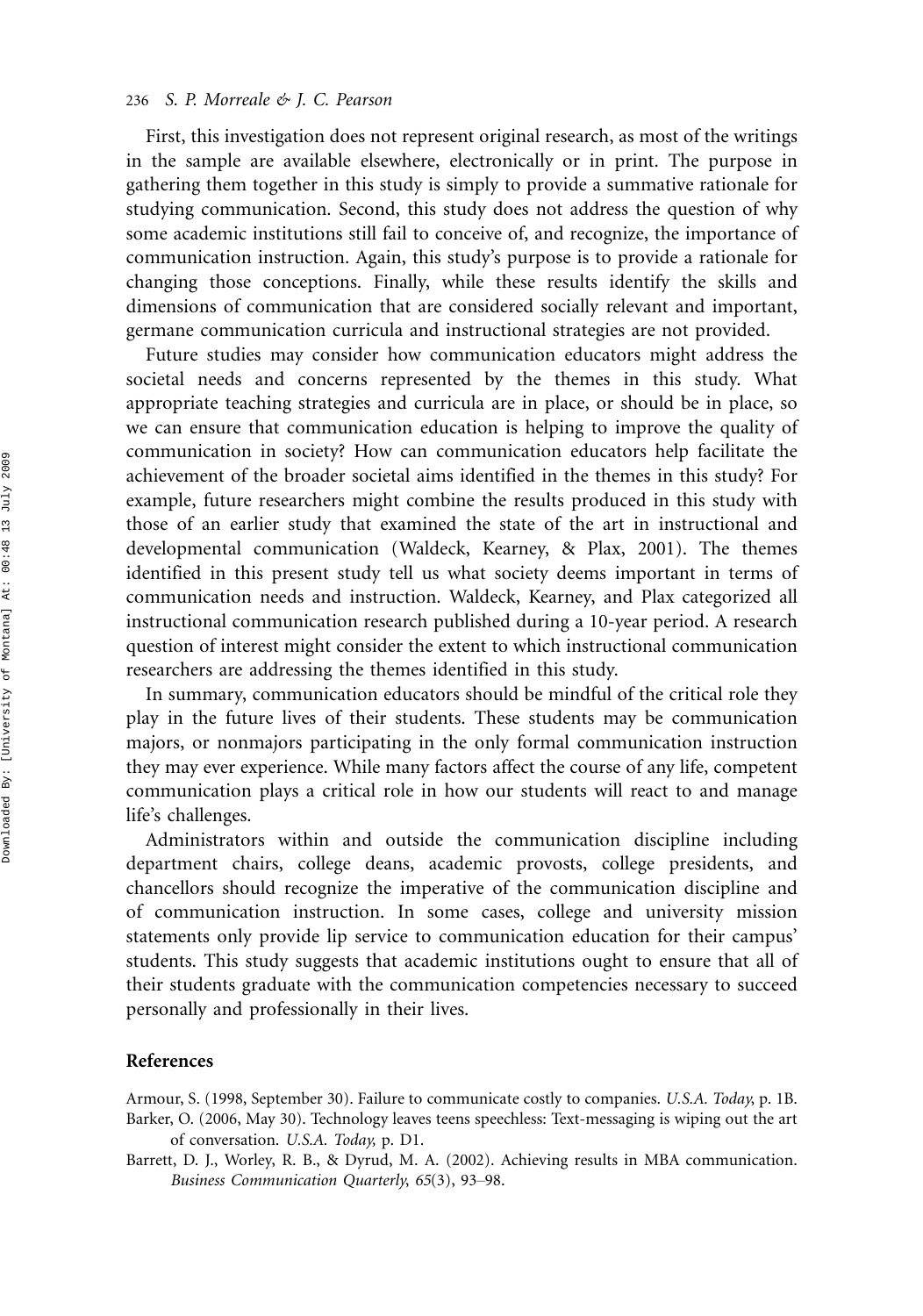- Bates, S. (2006). How leaders communicate big ideas to drive business results. Employment Relations Today,  $33(3)$ ,  $13-19$ .
- Berry, L. T. (2005, March 14-20). What's so important about communication? Plenty! Mississippi Business Journal,  $27(11)$ ,  $30-31$ .
- Bippus, A. M., Kearney, P., Plax, T. G., & Brooks, C. F. (2003). Teacher access and mentoring abilities: Predicting the outcome value of extra class communication. Journal of Applied Communication Research, 31, 260-275.
- Bollag, B. (2005, November 18). Consensus grows on basic skills that colleges should teach, but gauges of those abilities are poor, report says. The Chronicle of Higher Education, 52(13), A38.
- Booher, D. (2005). Communicating your ideas to make an impact. American Salesman, 50(7), 13 16.
- Bright ideas—improving communication. (2004, 4th Quarter). Detroiter Business Resource Guide, 26(9), 36.
- Brinkman, G., & van der Geest, T. (2003). Assessment of communication competencies in engineering design projects. Technical Communication Quarterly, 12, 67-81.
- Brumberger, E. R. (2005). Visual rhetoric in the curriculum. Business Communication Quarterly, 68, 318-333.
- Build your practice step by step. (2004, May). Practical Accountant, 37(5), 20.
- Buyers rate communication as most vital skill. (2007, March 1). Purchasing, 136(3), 23.
- Cantrell, S. (2004). Vendors, materials managers, and critical-care nurses: Communication is the key. Healthcare Purchasing News, 28(5), 34-36.
- CCH (2000, December 8). Three out of four say better communication equals greater employee retention. CCH Press Release. Retrieved April 4, 2007, from http://www.cch.com/press/news/ 2000/20001208h.asp
- Clement, B. (2001, November 5). Help wanted: Workforce development & the new economy. Retrieved September 7, 2006, from http://www.publicforuminstitute.org/activities/2001/tn/ index.htm
- Clemons, J. G. (2003). Avoiding a communication breakdown. Black Enterprise, 34(2), 46.
- Cline, S. (2005, April 1). Soft skills make the difference in the workplace. Colorado Springs Business Journal, 1.
- Communication is key in Europe (2002, November 5). Personnel Today, 51.
- Cronin, J. C. III (2001, February 26). Outsourcing requires constant communication, and the Internet is a big help. Design News, 57, 330.
- Dannels, D. P. (2001a). Taking the pulse of communication across the curriculum: A view from the trenches. Journal of the Association for Communication Administration, 30, 50-70.
- Dannels, D. P. (2001b). Time to speak up: A theoretical framework of situated pedagogy and practice for communication across the curriculum. Communication Education, 50, 144–158.
- Dannels, D. P., Anson, C. M., Bullard, L., & Peretti, S. (2003). Challenges in learning communication skills in chemical engineering. Communication Education, 52, 50–56.
- Darling, A. L., & Dannels, D. P. (2003). Practicing engineers talk about the importance of talk: A report on the role of oral communication in the workplace. Communication Education, 52,  $1 - 16$ .
- Downing, J. E. (2005). Inclusive education for high school students with severe intellectual disabilities: Supporting communication. Augmentative and Alternative Communication, 21,  $132 - 148.$
- Editorial Communication is what you need (2005, October 17). Computer Reseller News, 13.
- Du-Babcock, B. (2006). Teaching business communication: Past, present, and future. Journal of Business Communication, 43, 253-264.
- Elliot, S. (2003, January 23). Top cop in D. C. sniper case says communication vital. The Beam. Retrieved April 2, 2007, from http://www.dcmilitary.com/dcmilitary\_archives/ stories/0123 03/21261-1.shtml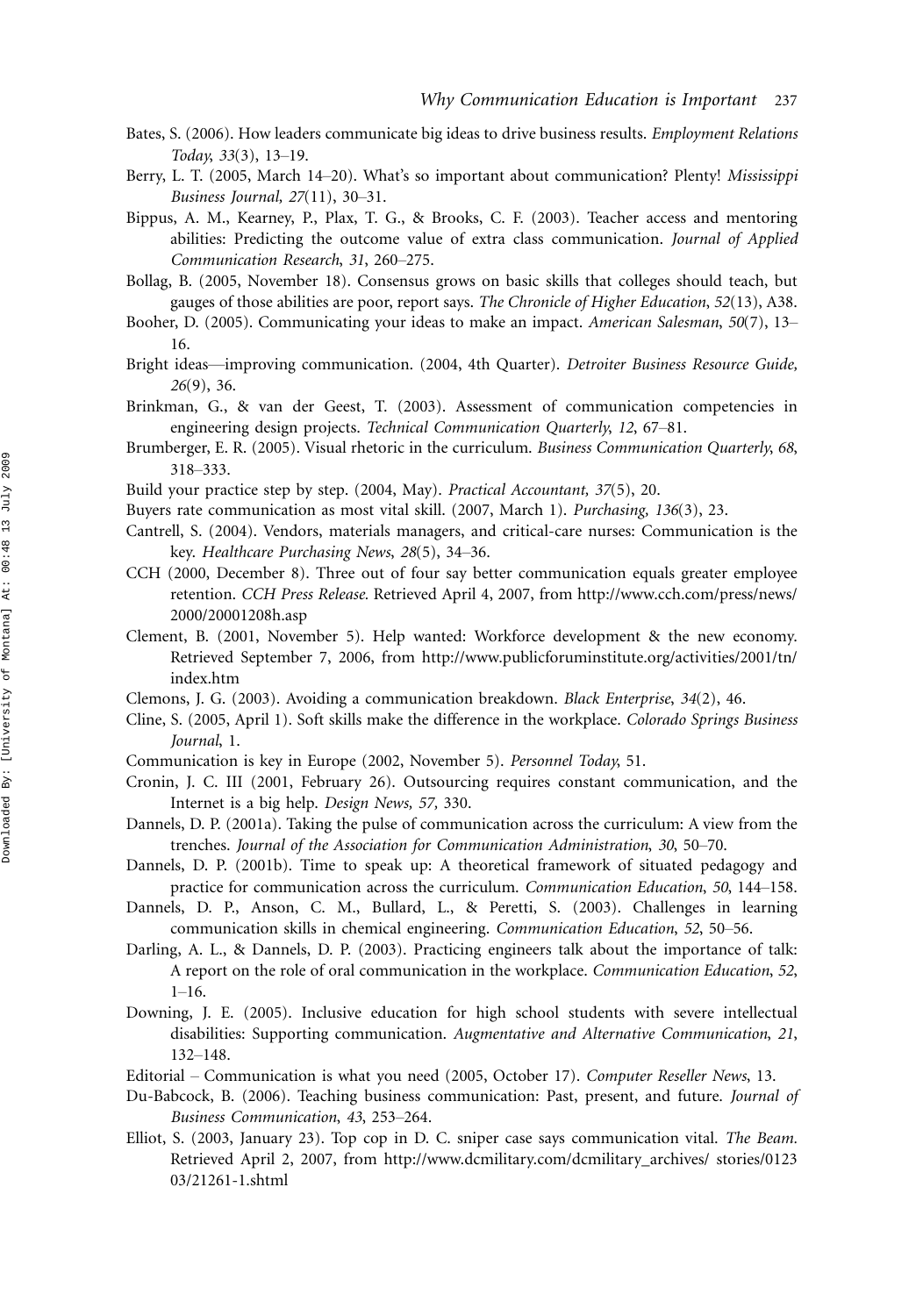- 238 S. P. Morreale & J. C. Pearson
- Ellis, K., Shockley-Zalabak, P. S., & Hackman, M. Z. (2000). Communication laboratories: Genesis, assessment, challenges. Journal of the Association for Communication, 29, 155-162.
- Emory, M. (2002, September 6). Actor-agent communication: The good, the bad, and the unnecessary. Back Stage, 43(36), 41.
- Farmer, B., & Tvedt, L. (2005). Top management communication during crises: Guidelines and a 'perfect example' of a crisis leader. Public Relations Quarterly, 50(2), 27–31.
- Finn, A., & Powers, W. G. (2002). The value of instrumental and affective communication skills in different relational stages. Communication Quarterly, 50, 192-203.
- Fletcher, L. (2001). Communication important in economic downturns. Business Insurance, 35(17),  $6 - 7.$
- Foxworth, L. (2001, January 26). Improve relations by mastering communication. Baltimore Business Journal, 18(37), 18.
- Friedman, T. L. (2006). The world is flat: A brief history of the twenty-first century. New York: Farrar, Straus and Giroux.
- Gamauf, M. (2004). The importance of good tech talk. Business  $\&$  Commercial Aviation, 95(6), 66-69.
- Gose, B. (1999). A new survey of 'good practices' could be an alternative to rankings. The Chronicle of Higher Education, 46(9), A65-A67.
- Hall, J. R. (2003). Communication can be the key to managing insurance costs. Air Conditioning, Heating & Refrigeration News,  $220(1)$ , pp. 1, 26–28.
- Haslam, J. (2002). Learning the lesson—speaking up for communication as an academic discipline too important to be sidelined. Journal of Communication Management, 7, 14–20.
- Helsel, C. R., & Hogg, M. C. (2006). Assessing communication proficiency in higher education: Speaking labs offer possibilities. International Journal of Listening, 20, 29–54.
- Higginson, D. (2006). Technology and franchise relations: Help or hindrance? Franchising World,  $38(7)$ , 77-80.
- Hoch, D. (2006). Communication 101 for the AD. Coach and Athletic Director, 75(6), 12–14.
- Hon, L. C., Fitzpatrick, K. R., & Hall, M. R. (2004). Searching for the ''Ideal'' graduate public relations curriculum. Journalism and Mass Communication Educator, 59, 126–142.
- Hood, S. B. (2006, September). Can we talk? Canadian Business, 79(18), 131-132.
- Hornik, S., Chen, H., Klein, G., & Jiang, J. J. (2003). Communication skills of IS providers: An expectation gap analysis from three stakeholder perspectives. IEEE Transactions on Professional Communication,  $46(1)$ , 17-34.
- Horton, D. (2000). Technical communication as business strategy: How changes in discursive patterns affect the value of technical communication in cross-functional team settings. Technical Communication, 47, 77-89.
- Hynes, G. E., Worley, R. B., & Dyrud, M. A. (2002, September). Strategies for teaching managerial communication. Business Communication Quarterly, 65(3), 86–92.
- "Ideal" job candidates know how to communicate. (2001, May). Assembly, 44(5), 18.
- John J. Heldrich Center for Workforce Development & Center for Survey Research and Analysis (2000, June). Making the grade?: What American workers think should be done to improve education (Heldrich Work Trends Survey, v.2.2), Rutgers, NJ & University of Connecticut.
- Johnson, P. (2004, May/June). Willingness to communicate: Quality of work and strong communication between dentists and laboratories equate to mutual respect and stable, long-term partnerships according to DLP's recent survey results. Dental Lab Products, 29(4),  $8 - 12.$
- Kimball, W. (2003). Building successful franchise relations: Medicap Pharmacies, Inc. focuses its franchise relations efforts on concentrated communications. Franchising World,  $35(6)$ ,  $10-12$ .
- Korn, C. J., Morreale, S. P., & Boileau, M. (2000). Defining the field: Revisiting the ACA 1995 definition of communication studies. Journal of the Association for Communication Administration, 29, 40-52.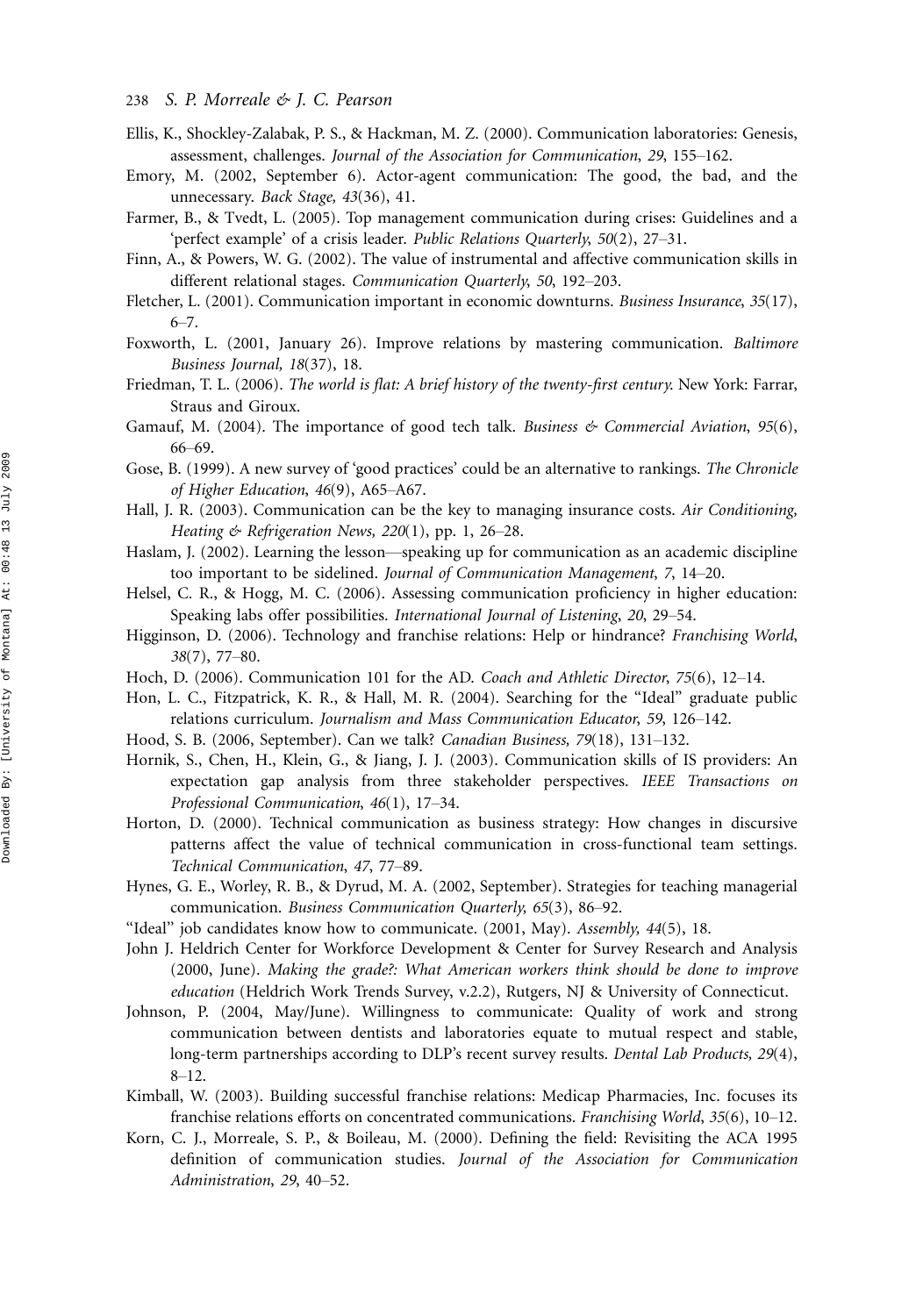- Leatherman, C. (1999, October 8). A university decides that its Ph.D.'s should be able to talk to average joes. Chronicle of Higher Education, 46(7), A18-A19.
- Levine, M. (2004, June 1). Tell the doctor all your problems, but keep it to less than a minute. New York Times. Retrieved September 15, 2006, from http://query.nytimes.com/gst/fullpage. html?sec-health&res-9C0CE2DD1631F932A35755C0A9629C8B63
- Levine, M. (2005, February 18). College graduates aren't ready for the real world. The Chronicle of Higher Education,  $51(24)$ , B11-B12.
- Longo, R. (2004). Communication strategies to maximize the working relationship. Texas Lawyer, 20(5). Retrieved June 7, 2007, from the InfoTrac Database.
- Lundelius, D. L. (2005, November). Talk to me: Effective communication is key in this biz. Pollution Engineering, 37(11), 6.
- Mantone, J. (2004). Communication is key: Keeping everyone informed can help an executive win over employees. Modern Healthcare, 34(45), S12-S13.
- Martin, M. M., & Myers, S. A. (2006). Students' communication traits and their out-of-class communication with their instructors. Communication Research Reports, 23, 283-289.
- McCloskey, D. (1994). The neglected economics of talk. Planning for Higher Education, 22(4),  $11 - 16$ .
- McCracken, S. R. (2006). Listening and new approaches to the creation of communication centers. International Journal of Listening, 20, 60-61.
- Moore, M. (2006). Communicating with the builder. Floor Covering Installer, 13(1), 34–37.
- Morreale, S. (2003, May). 2003 Boyer Commission report calls for greater focus on oral communication. Spectra, 39(5), 4.
- Morreale, S. P., Osborn, M. M., & Pearson, J. C. (2000). Why communication is important: A rationale for the centrality of the study of communication. Journal of the Association for Communication Administration, 29, 1-25.
- Mukherji, J. (2005). Maternal communication patterns advertising attitudes and mediation behaviors in urban India. Journal of Marketing Communications, 11, 247-262.
- Myers, S., Martin, M., & Knapp, J. (2005). Perceived instructor in-class communicative behaviors as a predictor of student participation in out of class communication. Communication Quarterly, 53, 437-450.
- National Association of Colleges and Employers. (2002). Job market still soft for the class of 2003. College Journal from the Wall Street Journal. Retrieved April 2, 2007, from http://www.college journal.com/resourcecenter/nace/20021127-nace.html
- Nelson, S. (2002, September). ''If the phone doesn't ring, it's me.'' Franchising World, 34(6), 21.
- O'Donnell, M., & Boyles, M. (2004, May/June). Communication savvy: 'Reading' customers right. Rural Telecommunications, 23(3), 20-22.
- Olsztynski, J. (2004, April 1). You may do good work, but do people trust you? Communication is the key to gaining the customer's trust. National Driller,  $25(4)$ ,  $12-13$ .
- Punch, K. F. (2005). Introduction to social research: Quantitative and qualitative approaches (2nd ed.). London: Sage.
- Quinn, F. J. (2003, October 1). Communication is job one. Logistics Management, 42(10), 11.
- Quirke, B. (2001, February/March). Identifying the real value of communication. Strategic Communication Management,  $5(2)$ ,  $32-35$ .
- Reed, V., McLeod, K., & McAllister, L. (1999). Importance of selected communication skills for talking with peers and teachers: Adolescents' opinions. Language, Speech, and Hearing Services in Schools, 30, 32-49.
- Reed, V., & Spicer, L. (2003). The relative importance of selected communications skills for adolescents' interactions with their teachers: High school teachers' opinions. Language, Speech, and Hearing Services in Schools, 34, 343-357.
- Reinard, J. C. (2008). Introduction to Communication Research (4th ed.). New York: McGraw-Hill.
- Riell, H. (2003). Planning, communication a must for: Crisis management. Food Service Director,  $16(9)$ , 74-75.